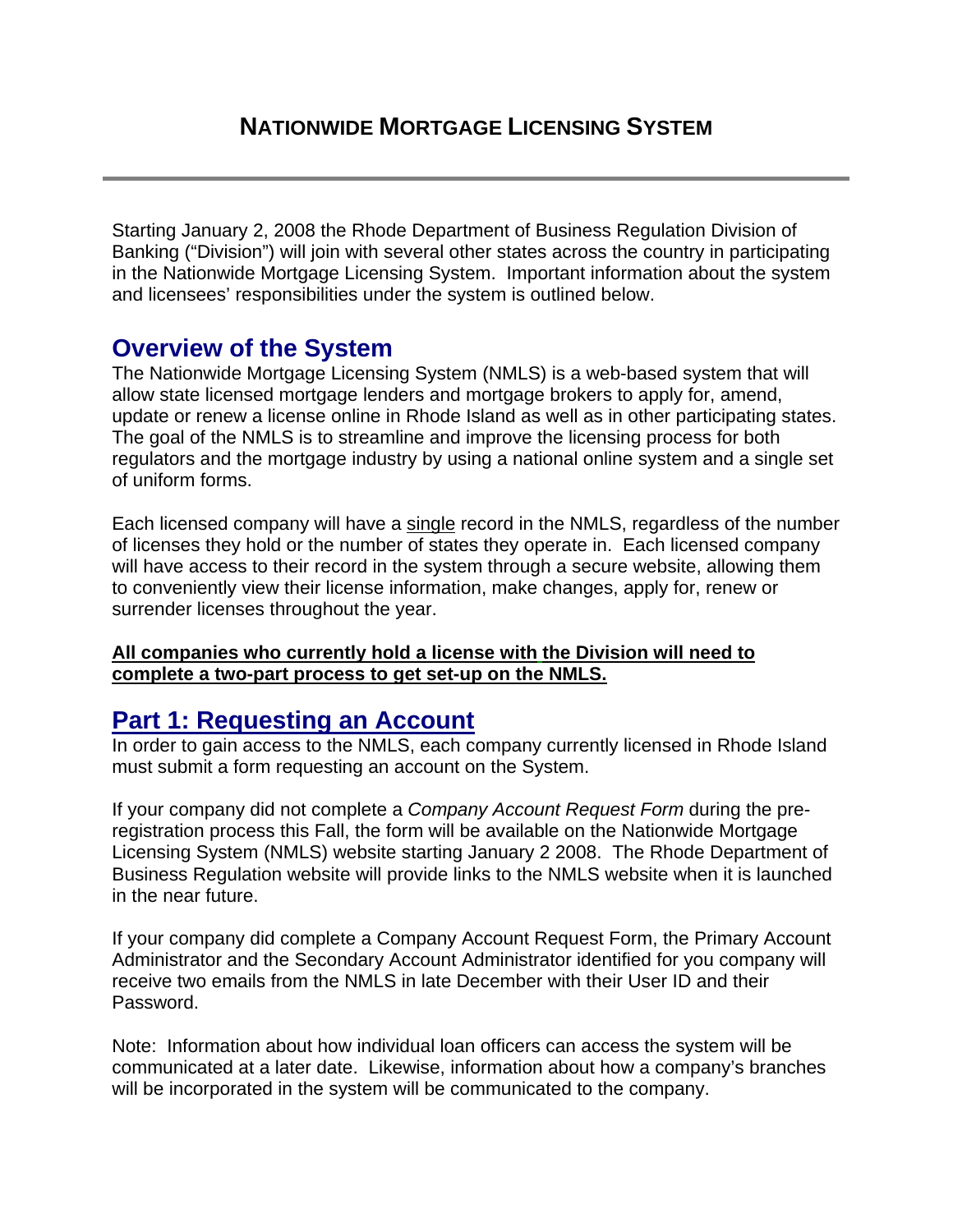If you have questions as to whether or not you need to complete a *Company Account Request Form* in January, you should consult corporate counsel.

### *Company Account Request Form* - Instructions

In completing the *Company Account Request Form* you will be asked to do the following:

**Input basic corporate information about your company**. This includes the exact legal name, the state and date of incorporation, the IRS Employer Identification Number, and the main corporate address of your company.

The source you should use to obtain this information is your company's Articles of Incorporation, Articles/Certificate of Organization, Partnership Agreement, or other legal document. It is important that each company is set-up by their legal name and not by any trade name or "doing business as" name they may use. Using the legal name will ensure that only a single record is established for each distinct company in the System.

Sole Proprietors should use their full legal name as the company name.

The main address of your company should be the primary headquarters of the company, even if the headquarters does not reside in Rhode Island, and even if this location does not conduct loan originations, retain records, etc.

If you have questions about where to obtain this information for your company or the correct information to use, you should consult your company's legal counsel before attempting to complete a *Company Account Request Form*.

**Identify a** *Company Contact Person***.** The *Company Contact Person* is a person within your company that is authorized to communicate with state regulators. This person may be contacted by a state regulator or the NMLS with any questions about the *Company Account Request Form* you submit.

If you are unsure who in your company has the authority to communicate with state regulators on this matter, you should consult your company's legal counsel.

**Identify a** *Primary Account Administrator***.** The *Primary Account Administrator* for your company is a person of your company's choosing that will have full access to your company's record on the NMLS and will be able to fill out and submit a complete company record to any state mortgage regulator. The *Primary Account Administrator* will also be able to set-up other system users within your company and grant them varying degrees of authority. The *Primary Account Administrator* may be, but is not required to be, an officer within your company. The *Primary Account Administrator* can be the same as the *Company Contact Person*.